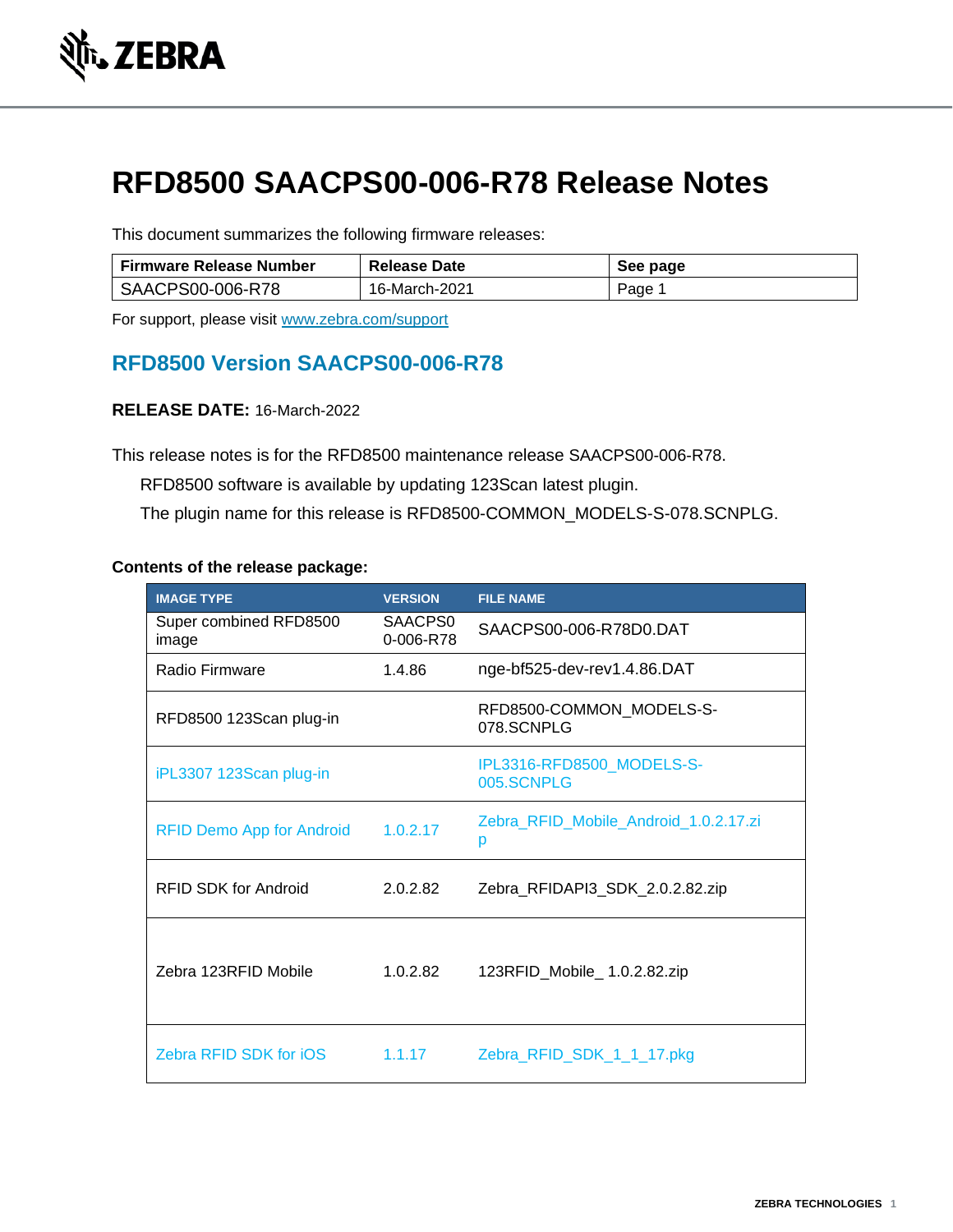| <b>RFID iOS Demo App</b>                 | 1.1.17   | RFIDDemoApp_1_1_17.adhoc.ipa                |
|------------------------------------------|----------|---------------------------------------------|
| <b>RFID SDK for Windows</b>              | 3.0.18   | Windows.Desktop.SDK_v3.0.18.zip             |
| <b>RFID Windows Demo App</b>             | 3.0.18   | Windows.Desktop.DemoApp_v3.0.18.zip         |
| <b>RFID SDK for Xamarin</b><br>(Android) | 2.0.1.82 | Zebra RFIDAPI3 XAMARIN SDK 2.0.1<br>.82.zip |

• **All the SDK's and Demo Apps are available in Zebra support site @**  <https://www.zebra.com/us/en/support-downloads/rfid/rfid-handhelds/rfd-8500.html>

## **HARDWARE REQUIREMENTS**

• RFD8500 All SKUs

#### **ENHANCEMENTS / CHANGES in SAACPS00-006-R78 with respect to SAACPS00-006-R75**

- [SPR 45797](https://spr.zebra.com/EditSPR.aspx?sprID=45797) Added logic to prevent RFD8500 stopping reads (and displaying Red LED) when the unit is reading tags in reflective environment.
- Additional logging to identify information for the Red LED scenario.

#### **ENHANCEMENTS / CHANGES in SAACPS00-006-R75 with respect to SAACPS00-006-R72**

- Added Support for the following regulatories in ETSI SKU
	- o Kuwait Support for Increased power upto 2W ERP and ETSI channels
	- o Lebanon Support for max power upto 100 mW ERP and ETSI channels
	- $\circ$  Morocco Support 2 channels (865700 KHZ @ 2W ERP and 867800 KHZ @ 500 mW ERP)
- Added support for Tunisia SKU (SKU 25) supporting Tunisia regulatory.
- Added Support for Costa Rica in the FCC SKU. Frequency Band - 902 - 928MHz FHSS

Max Power – 1W EIRP (26 dBm).

#### **Release notes and details of SAACPS00-006-R72 can be found in Zebra support site @**

[https://www.zebra.com/content/dam/zebra\\_new\\_ia/en-us/software/firmware/rfd8500](https://www.zebra.com/content/dam/zebra_new_ia/en-us/software/firmware/rfd8500-firmware/RFD8500_PAACPS00-006-R71_Release_Notes.pdf) [firmware/RFD8500\\_PAACPS00-006-R72\\_Release\\_Notes.pdf](https://www.zebra.com/content/dam/zebra_new_ia/en-us/software/firmware/rfd8500-firmware/RFD8500_PAACPS00-006-R71_Release_Notes.pdf)

#### **ADDITIONAL NOTES**

Summary of major issues and limitations are listed below.

• The RFD8500 RFID region should be configured first before using any RFID functions. The region can be configured via RFID demo apps or ZETI interface. Refer to the RFD8500 user guide and the developer guide for more details. If not familiar